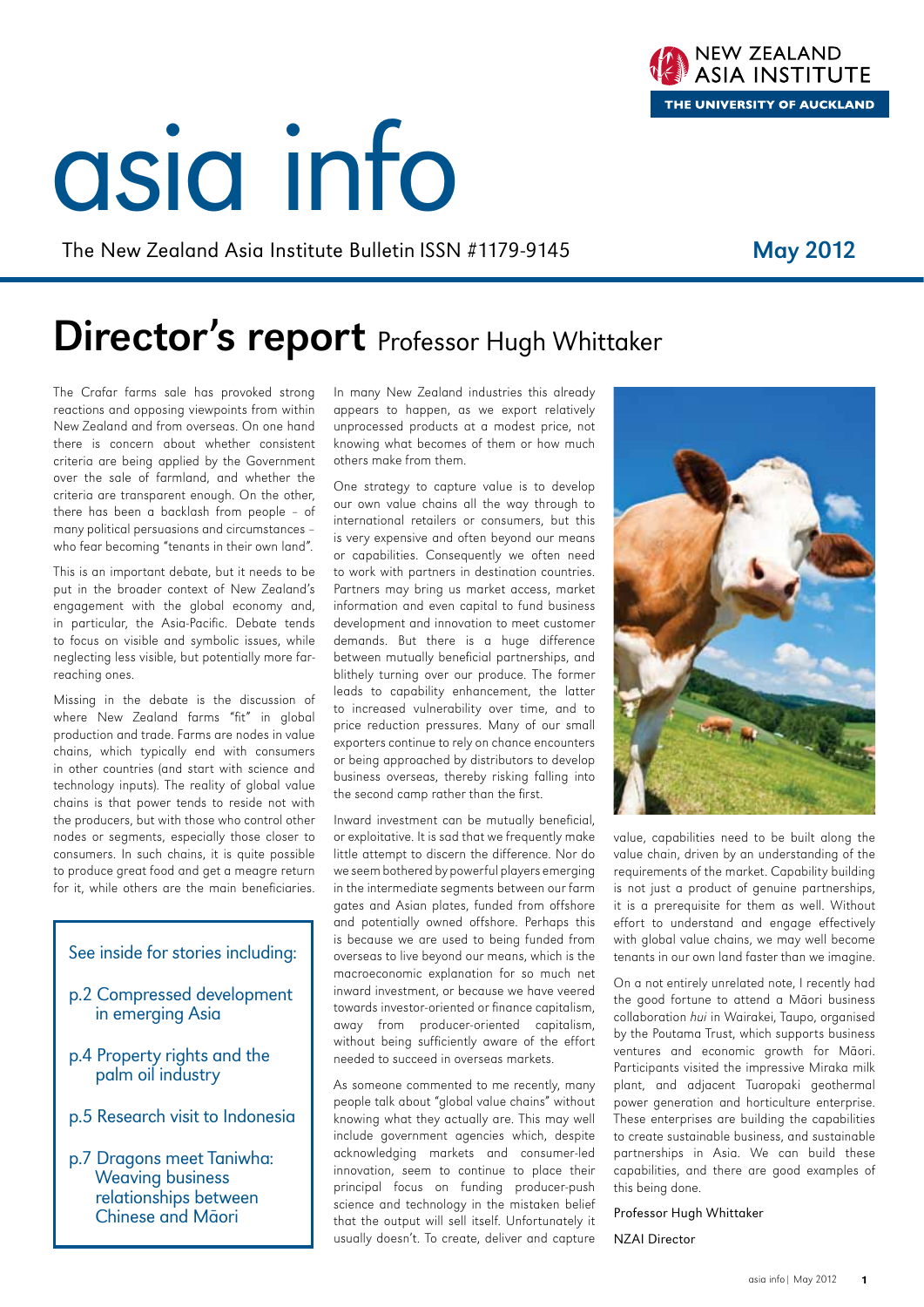

### Compressed development in emerging Asia

The Asian Financial Crisis of 1997-98 had serious repercussions for the "miracle" economies of East Asia and, in the view of many, undermined the credibility of the "East Asian model" of economic development.

A decade later, the Global Financial Crisis had serious repercussions for many "western" economies and many believed it undermined the orthodoxy of the policies associated with "Washington Consensus" institutions, so Asian economies have once again become the focus of attention and debate.

The history of modern economic development at the national level is characterised by an accelerated process of compression of the conditions and dynamics for growth and development into an increasingly shortening timeframe. This is especially true in the case of successful recent developers with whom sequential development stages seen in early and even late developers have been occurring simultaneously. The "compression" has unsurprisingly produced new policy dilemmas in the realms of education, public health and social cohesion, and threatens new forms of unbalanced growth. At the same time, some of these challenges also confront the nowdeveloped economies of East Asia, as well as industrialised economies in the West, creating an additional impetus for understanding the dynamics of compressed development.

To engage in the academic deliberations on tensions arising at the interface of development and globalisation, the NZAI teamed up with the New Zealand Contemporary China Research Centre at Victoria University of Wellington to organise an international conference,



"Compressed development in emerging Asia", in December 2011. A Japan Foundation grant enabled the NZAI to bring 25 scholars and policy analysts from New Zealand, Japan, Australia, China, Singapore, the United Kingdom and the United States to speak at the conference.

The speakers looked at development models and dilemmas in Asia, with a focus on the timing of development in Asia. Taking a broad perspective that spanned the economic and social dimensions of development, they argued explicitly that the "late development" path followed by Japan and South Korea was increasingly difficult, if not impassable, for current developers to follow, and that a new path was emerging which engaged in global value chain (GVC) production dynamics rather than nationally bounded manufacturing systems. The participants agreed that developing GVC

engagement could accelerate development, but also create limits and deficiencies in the realms of education, public health and social cohesion, and threaten new forms of unbalanced growth.

In other words, compressed development forced states to address a number of simultaneous challenges, resulting in "policy stretch". To sketch features of an "adaptive state" suited to navigating the path of compressed development, the speakers elaborated on compressed capitalism and compressed development, changing developmental state in East Asia, opportunities and traps for local industries and enterprises to enter global value chains, and social policy challenges for human development.

The conference papers will be published in an edited volume and a journal special issue.

### Some challenges associated with compressed development

Britain began to de-industrialise around two centuries after the beginning of the industrial revolution. In Japan it took about a century. Deindustrialisation has now spread to more recent developers such as South Korea and Taiwan, which began to industrialise rapidly in the 1960s, but within three decades were already de-industrialising.

Some have called this "premature deindustrialisation", but it can also be seen as simultaneous industrialisation and deindustrialisation through the compression of development stages and engagement with new production models. This is important since industrialisation has long been considered a prerequisite for economic development, and it might be a contributing factor to the "middle income trap" which has befallen a number of developing countries in Asia and elsewhere.

The effects of simultaneous industrialisation and de-industrialisation are amplified by a parallel phenomenon: premature societal ageing. The Asian Development Bank has published a number of studies on demography in Asia which found that "a transition in age structure that took the rich countries of the West more than a century is being played out in Asia over just a few decades" (ADB Outlook 2011: xvi).

Countries experiencing premature societal ageing risk ageing at low income levels or "going over the hill before getting to the top" (ADB 2009: 4). In other words, instead of reaping a "demographic dividend" of young people to power industrialisation, the window for compressed developers has become very small.

A further phenomenon is what the World Health Organisation has called the "double burden of disease", in which developing countries are forced to deal simultaneously with communicative diseases normally associated with earlier stages of development, and chronic non-communicable diseases normally associated with advanced development. These are serious challenges indeed for countries with limited resources.

See Whittaker, D. H., T. Zhu, T. Sturgeon, M-H Tsai and T. Okita, 'Compressed Development', Studies in Comparative International Development, Vol.45, No.4, pp.439-67, 2010, and ongoing research.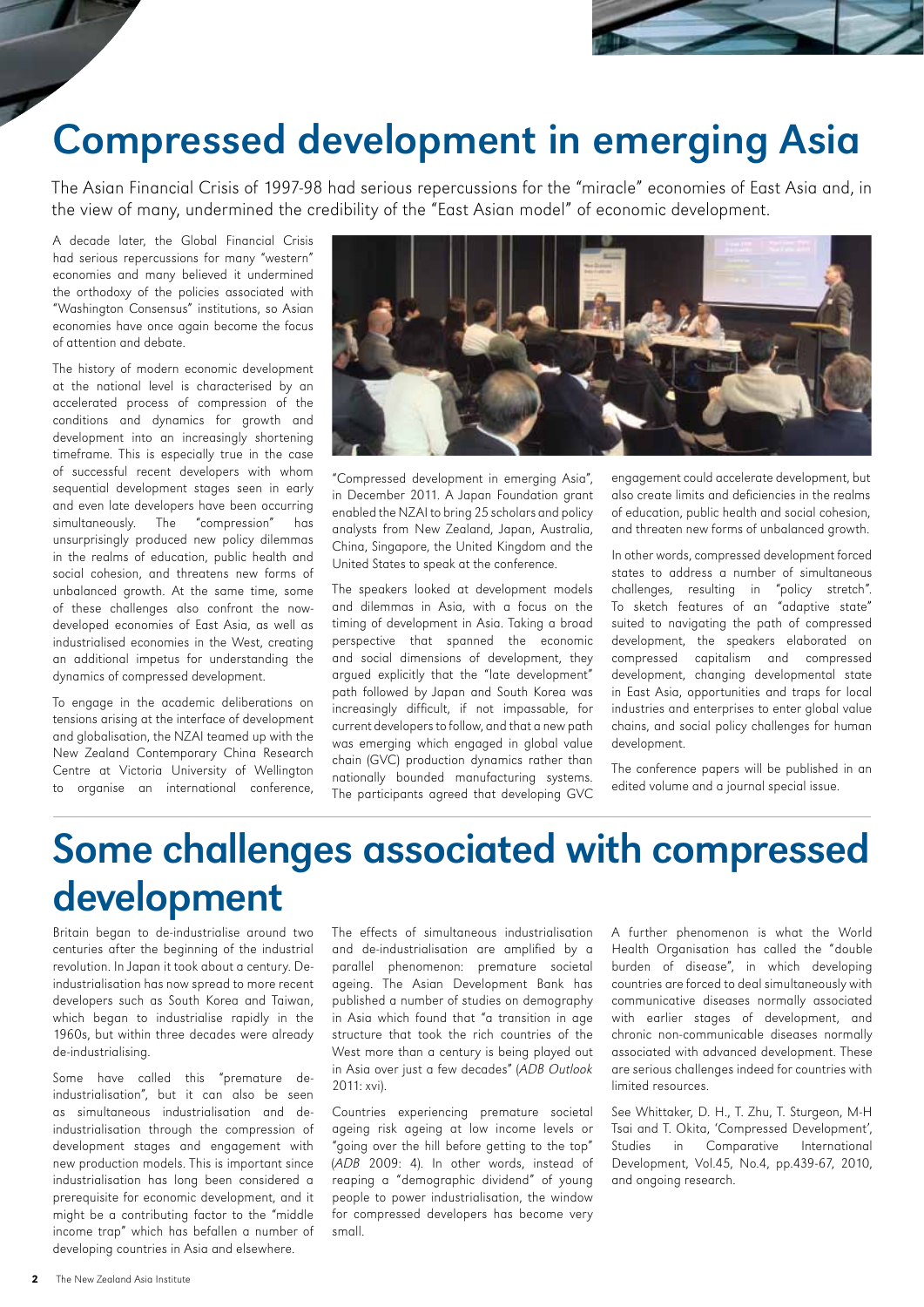# Japan's regional policy toward Indochina/Mekong

Waseda University Professors Masaya Shiraishi and Michio Yamaoka visited the NZAI in February and March, where Professor Shirashi gave a seminar on Japan's engagement with continental Southeast Asia.

In the seminar he noted that the Indochina peninsula has served as a proving ground for Japanese diplomacy since the San Francisco Peace Treaty officially ended World War II in 1951. For example, the first groups of refugees Japan ever allowed to reach its shores came from Indochina. That engagement with the region eventually led to Tokyo's acceptance of the international refugee law and revision of its own immigration policies.

The Paris Peace Conference for Cambodia, on the other hand, saw post-war Japan re-entering the international community as an equal sovereign entity. Cambodia was also the country where Japan sent its ground forces for the first time after World War II. Vietnam, meanwhile, was the first country with which Japan worked jointly to move its Official Development Assistance (ODA) policy beyond the traditional non-interference framework. Furthermore, when helping finance the Mekong Transport Corridor projects, Japan began to shift its ODA programme from focusing on conventional bilateral aid allocations to concentrating more on multilateral efforts for balanced socioeconomic development in the sub-region and the entire ASEAN community. Additionally, in its interactions with the Indochina/Mekong countries, Japan shook off the influence of the



US foreign policy and developed its own regional strategies for the area. It has even been trying to play a bridging role between the United States and Indochinese countries.

Yet, says Professor Shiraishi, there remains a strong tendency for Japan to regard itself as an extra-regional aid-donor and investor in Southeast Asia. The fact that China is an official member of the Greater Mekong Sub-region (GMS) seems to have made it more difficult for Japan to come up with a clear concept or definition of "regional public goods". Thus, while recognising the significant cross-border impact of its ODA along the ADB-initiated pan-Mekong

transport networks, Japan has been supporting only East-West and Southern Economic Corridors in the sub-region, but shying away from northsouth passages, which would vertically connect China with continental Southeast Asia.

Japan will likely remain ambivalent about and sensitive towards a rising China in the Mekong sub-region. Yet in Professor Shraishi's opinion, the Japan-China Policy Dialogue on the Mekong Region, which commenced in 2008, suggests the possibility of the two countries undertaking joint projects on environment conservation, human resource development, and health care improvement. This, however, requires that Japan establish a new vision on regional public goods that accentuates "commonness" and "inclusiveness". With such a vision, Japan may endeavour to take upon itself the challenge of building a regional architecture to help coordinate the thus far competing GMS (continental Southeast Asia + China), Japan-Mekong (continental Southeast Asia + Japan), and US-Lower Mekong (Thailand, Cambodia, Laos and Vietnam) cooperation schemes.

Professor Shraishi says a more inclusive vision of regionalism will also provide clear policy objectives and efficient tools for the publicprivate partnerships (PPP) to implement Japan-Mekong cooperation projects.

The potential contribution of Asia-savvy graduates

to New Zealand business and society

**ASIASAVV** 

### Asia-Savvy Conference book launched online

The Asia-Savvy Conference eBook has been launched online, bringing together student contributions from five universities around New Zealand as planning gets underway for the 2012 conference.

The 34-page ebook contains a summary of the speeches, essays and findings from the 2011 conference.

This momentum is carrying through to the 2012 conference, with the Asia-Savvy Conference's Facebook page seeing a steady increase of members and positive feedback on the events, seminars and ideas.

A team of six participants is organising this year's conference around the theme, "New Zealand and Asia: Knowledge to Action". They are bringing in three panel sessions to look at identity and culture, New Zealand and Asia resources, and business opportunities.

A panel of experts and students will talk about how "Asia-savviness" can promote inter-cultural understanding in New Zealand, how New Zealand can make the most of human resources coming from Asia and how entrepreneurs and innovators will shape New Zealand and Asia's future.

A panel of students and young professionals will also share their experiences and ideas as to how the new generation of Asia-savvy students can bring about change.

The 2012 Asia-Savvy Conference is being held at The University of Auckland from 7-8 September. For more information, please visit: www.asia-savvy.com

You can also view the 2011 conference ebook online:

http://ebooks.business.auckland.ac.nz/2011\_business\_school\_asia\_savvy\_conference

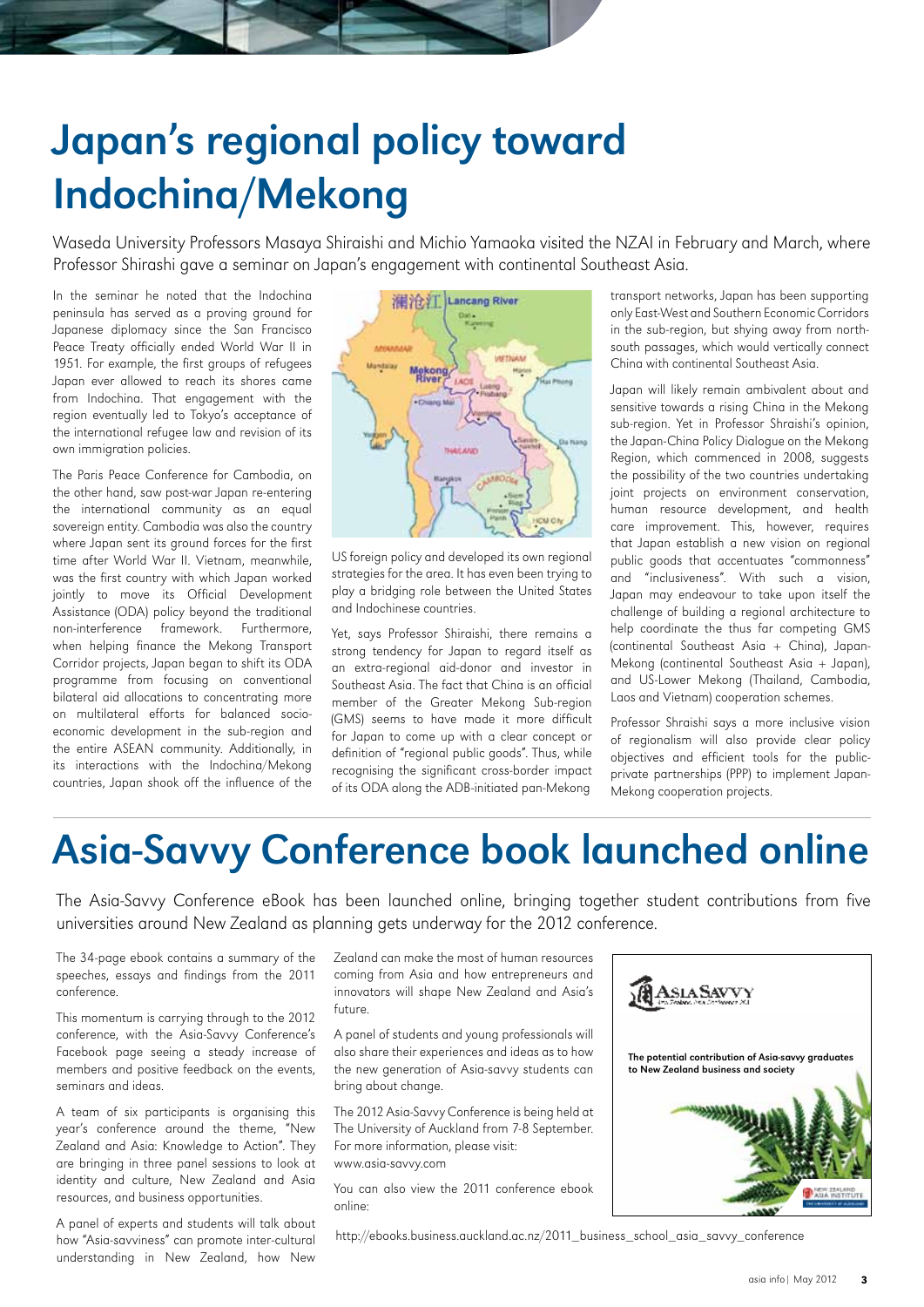

### Property rights and the palm oil industry

Chia Wen Fong was a summer intern at the NZAI earlier this year and reports on a research project covering the Malaysian and Indonesian palm oil industry.

"The first stage of the project aims to build a database on land ownership issues relating to the palm oil industry in Malaysia and Indonesia. I started compiling news reports on the industry, searching online editions of local newspapers in both countries in order to map out the approximate locations of palm land ownership disputes and land transfers. One difficulty was that the local press gave the impression of being closely monitored: despite the occurrence of many property rights disputes, few cases were covered extensively.

"Still, the news reports did show that there are many underlying controversies in the palm oil industry. In both Malaysia and Indonesia, there can often be battles relating to property rights, who owns a piece of land and their ownership rights. These battles can complicate palm oil business ventures in both countries. The press articles I collected also suggested a difference between the two countries. Not many property rights disputes in Indonesia were reported to have been legally solved through the court system, while in East Malaysia similar disputes could go through the courts. Indonesian property owners may be less aware of the rightful law proceedings to solve land disputes fairly as compared to Malaysian property owners, or

it may have something to do with courts in Indonesia – cases there tend to take a very long time and outcomes can be unpredictable.

"Due to the complex hierarchical structure of the palm oil industry, with layers of corporate ownership, the transparency of land management is inconsistent. The inconsistency allows certain parties to have gains but raises confusion of land claims at the community level. Almost half of the newspaper reports collected cover palm plantation activities that were carried out without the knowledge of land owners.

"Government programmes such as Native Customary Rights lands have aimed to provide certification and land permits, in an effort to reduce widespread land disputes by clarifying palm land status through legal documentation. However, doubts among property owners about retaining their interest through these programmes lead to personalised property dealings with palm companies which may or may not fulfil their expectations on revenues. In these circumstances, direct action such as riots and confrontations by dissatisfied property owners can create losses for the palm oil firms.

"Overall, the palm oil industry in Malaysia and Indonesia seems subject to a number of



contradictions. These two countries are the largest exporters of palm oil in the world, palm oil is an important economic sector that links producers in these countries with global firms, and the palm oil itself finds its way into numerous household and industrial products. For such a large and globalised industry, the conditions under which the product is made are curiously precarious and lacking in the kind of legal predictability that one expects a major global industry to need."

### Growing New Zealand Businesses survey: Internationalisation of food businesses

NZAI Director Professor Hugh Whittaker and Growing New Zealand Businesses survey project managers Benjamin Fath and Antie Fiedler used a presentation at the FoodBowl in February to compare food processing businesses with other manufacturers.

Growing New Zealand businesses (GNZB) draws on the survey responses of nearly 2,000 small to medium enterprises to look at their growth, innovation and internationalisation, and is closely linked to the NZAI's research into how New Zealand businesses engage with Asia.

The FoodBowl is a modern pilot plant that assists in innowhich assists in innovation, growth and internationalisation among New Zealand food businesses.

During their seminar, sponsored by Auckland Tourism, Events and Economic Development (ATEED), Hugh, Benjamin and Antje talked about the survey and how it suggests that there are important differences between food and other manufacturing businesses, as well as differences among food businesses themselves.

Generally, more internationalised manufactur-

ing businesses tend to engage in greater levels of innovation, are more research and development-intensive and have more sales in new or significantly improved products than less internationalised businesses. Profit levels, conversely, are lower, suggesting that internationalisation requires significant investment, but this is needed for growth. For food businesses, on the other hand, this trend does not hold. Many of them successfully internationalise in the absence of innovation, suggesting a distinct competitive environment that imposes weaker innovative pressures.

But not all food businesses are alike so the survey found three distinct strategies for food businesses. The "local niche" strategy aims at increasing profitability for wellestablished products sold in a relatively mature yet small market. Food businesses

employing this strategy largely rely on affinity with their existing customers and undertake only modest (if any) growth, innovation or internationalisation. The "commodity niche" strategy pursues internationalisation with well established – mostly commoditised – products. These businesses focus on a very narrow product range and sell into a limited number of international markets. Interestingly, many of these are in Asia. Finally, the "balanced" strategy aims at creating a balance between established and new products for a variety of international markets. Businesses pursuing this strategy tend to be larger and invest in in-house innovative capabilities.

The survey results were presented at the seminar using visualisation software that will soon be made available online.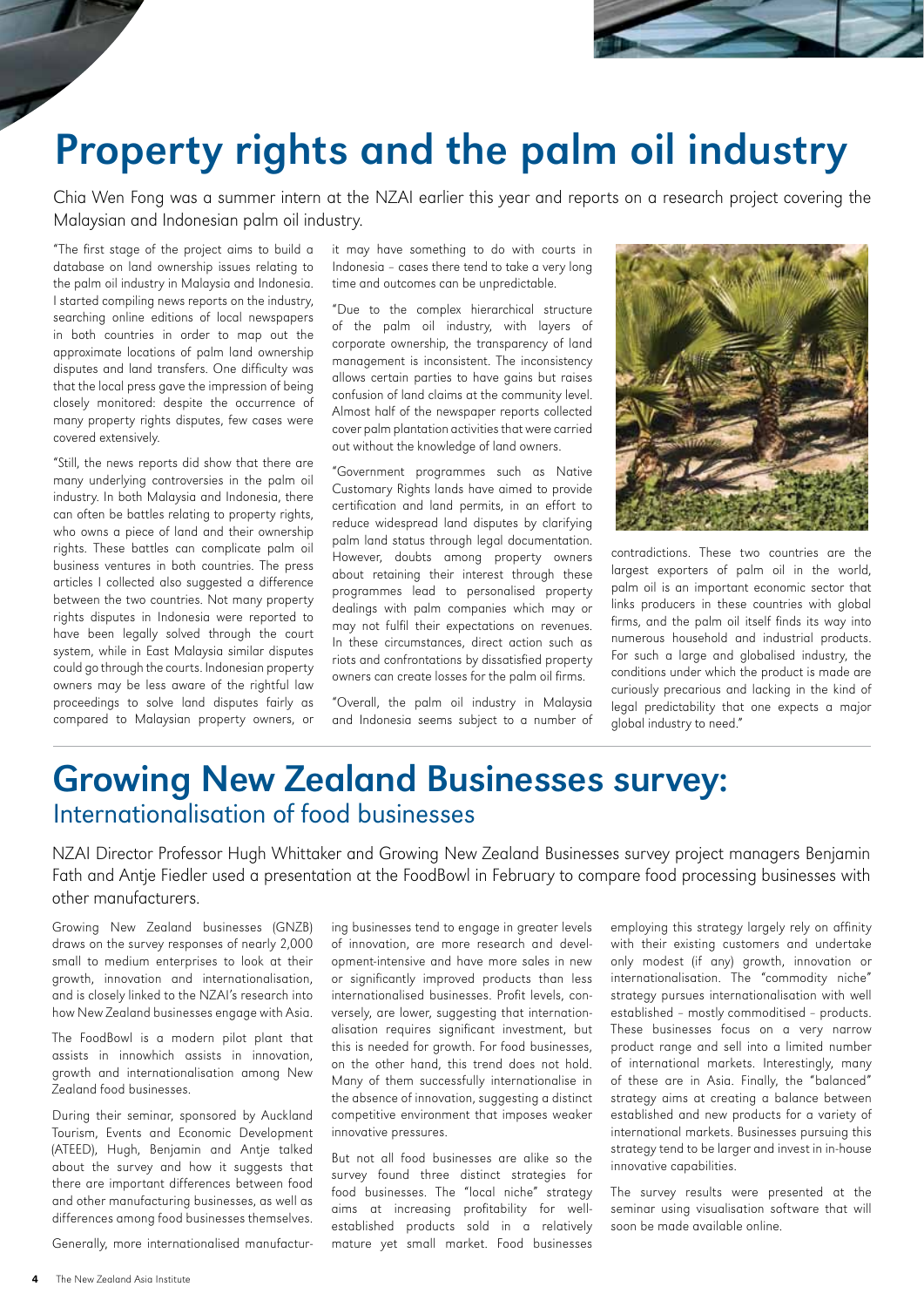### Research visit to Indonesia

Professor Hugh Whittaker and Associate Professor Rob Scollay visited Indonesia, Thailand and Vietnam earlier this year as part of their ongoing survey of views in the academic and business communities on agriculture and food trade issues. This report focuses on Indonesia.

Despite huge problems, not the least of which is endemic corruption, Indonesia is clearly well on the way to establishing itself as a regional giant in economic as well as political terms, and the region's economic centre of gravity is bound to shift as a result. Impressive rates of economic growth are being sustained despite the problems, and this is reflected in a middle class that is growing rapidly in size as well as wealth and spending power. At the same time, economic inequality is also increasing rapidly. Vice President Boediono, a widely respected economist himself and supported by a team respected for its competence, is developing policies to address the resulting social issues. These efforts tend to be regarded with suspicion by the business community.

To underpin future economic growth, Indonesia is developing an ambitious Master Plan, based around the creation of growth centres, for example in Sumatra, Sulawesi, Kalimantan and Irian Jaya, linked by connecting communications corridors. The growth centre concept includes the creation of large agricultural estates to boost food self-sufficiency, as well as industrial development.

This concept has been challenged by Indonesian economists and their advisers who argue that greater priority should be given to development of connectivity with the outside world, including through the development of more efficient seaports, in order to link Indonesia more effectively with the dynamic economic developments elsewhere in East Asia. The highest echelons of the government are however committed to the Master Plan, and the business community appears to be comfortable with it. Japan is enthusiastically supporting the growth centre and corridor concept, as well as financing the modernisation of Jakarta's rail infrastructure, in moves widely seen as efforts to counter growing Chinese influence. On the other hand, the decentralisation of administration that has taken place in Indonesia has given considerable power to regional governments, who can frustrate central government initiatives, whether by design or through lack of coordination.

The political process in Indonesia is not conducive to rapid progress in economic reform. Securing support for policy changes is a complex task in a People's Congress that tends to be a minefield of potentially conflicting interests, including religious groups, competing



business interests, and advocates for various regional and social groupings. Reformists face other challenges as well. In 2010 Finance Minister Sri Mulyani Indrawati, a tough-minded reformer with an impressive track record, was forced out of office by a campaign orchestrated by the powerful businessman who heads Indonesia's Chamber of Commerce. More recently Trade Minister Mari Pangestu was summarily shifted from the trade ministry to the tourism ministry, in a move that appears to have been at least partly designed to placate certain protectionist interests in the agricultural sector.

Trade is a sensitive issue in Indonesia. A perceived flood of imports from China resulting from the ASEAN-China Free Trade Agreement (ACFTA) has fuelled an upsurge of anti-trade sentiment, the management of which is seen as a significant challenge for the government. In this climate ratification and implementation of the ASEAN-Australia-New Zealand Free Trade Agreement, which potentially offers major market access gains for New Zealand exporters, has proceeded slowly. Policy toward trade in agricultural products is caught between a politically charged commitment to self-sufficiency in all foods, and the impossibility of achieving this objective in the face of the resource and social constraints on Indonesian agricultural development. Substantially increased reliance on imports of products such as beef and dairy products appear to be inevitable in the longer

term, but in the meantime market access can be and from time to time is arbitrarily curtailed by interventions often designed to placate particular business or social interests.

Despite the difficulties the market is expanding rapidly and business is booming, exemplified by the congested and tumultuous development of Jakarta. While there are New Zealand businesses operating on the ground in Indonesia that are well-placed to benefit from the renewed dynamism of Indonesia, it is striking how few firms from New Zealand have so far reacted to the expanding opportunities by deepening their engagement there. Many appear still content to service the Indonesian market via Singapore-based subsidiaries or distributors, and relatively few have moved to establish a direct presence in Indonesia or to develop a detailed understanding of the preferences and needs of their prospective Indonesian customers. New Zealand business is also not supported by the depth of knowledge and experience that has been built up in Australia through many years of engagement with Indonesia by academics and aid agencies there.

Against this background, the recent mission to Indonesia led by Prime Minister John Key, with the avowed aim of strengthening the trade and economic relationship between Indonesia and New Zealand, came at an opportune time. It will need to be followed up by sustained effort if the potential is to be realised.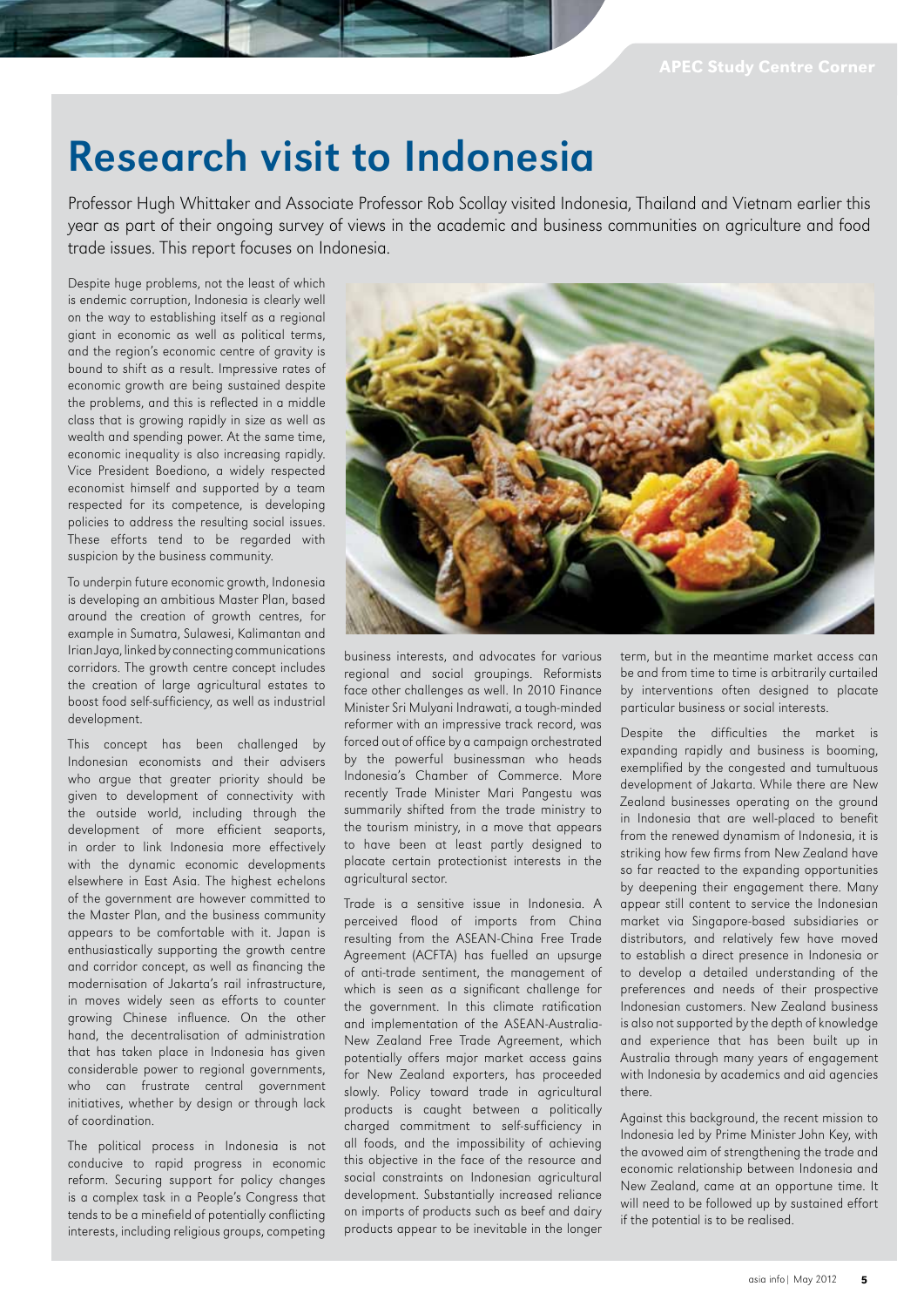

## Dragons meet Taniwha:

#### Weaving business relationships between Chinese and Māori - By Dr Chellie Spiller

Against the backdrop of a region-wide enthusiasm for East Asian integration since the 1997-98 financial crisis, there has been an explosive growth of cross-border popular cultural flows among the countries in this area.

Ten Chinese "Dragons" and ten Māori "Taniwha"1 met at The University of Auckland Business School in October for a roundtable discussion on growth and partnership opportunities between Chinese and Māori businesses.

The Dragons and Taniwha, all community and business leaders, were invited by Professor Hugh Whittaker from the NZAI and Associate Professor Manuka Henare to identify joint opportunities and treat the space at the centre of the rectangular seating arrangement as a whāriki, or woven mat, upon which to place their ideas.

First, however, the weaving of the whāriki needed to take place. The whiri, the plait that joins all the whenu (strands) together, begins the weaving process. Thus, starting the roundtable dialogue was like plaiting the whiri, where each participant gave a brief introduction, and cast the threads of their initial thoughts. As the warp and weft of threads were braided during these introductions, an interesting five-themed pattern began to emerge.

The first theme braided considerations of the cultural business opportunity and its characteristics. The importance of shared cultural values was a strong point of intersection. These values included the obligation to care for people and cultural preferences in terms of environmental stewardship such as Māori concerns for how waste is disposed of. Recognition and appreciation of the past was noted as a treasured precept in both cultures. Cultural business exchanges were identified as an important way to help strengthen relationships. For example, a recent trip to China by the Patea Māori club, and a Government delegation led by Dr Pita Sharples, appeared to have generated great interest and reinforced a "Māori" way of doing business. Both Dragon and Taniwha agreed there was much to learn about each other's culture and investing more time in connecting together was needed to deepen mutual understanding.

Closely entwined with the business opportunity and characteristics was another theme that explored commonalities. Both cultures share a deep appreciation of the role of ancestors and elders; service for a greater good; and a preference for meetings, indeed, "hui" (会) was noted as the Chinese equivalent of the Māori word for meeting, which is also pronounced "hui". The two cultures recognise the significance of whakapapa (genealogies) and family ties, and story-telling as a medium for keeping history



alive. The attributes of being hardworking, family oriented and innovative were also highlighted.

Weaving involves mastery of tension, and threads of enquiry about the nature of tensions in bringing together Māori and Chinese business interests were also explored. Potential issues identified included: more coordination amongst Māori was needed, greater clarity around tribal governance processes was required, issues associated with attracting investment capital and liquidity, and how to achieve greater penetration by Māori enterprise up the value chain. Addressing these tensions would involve aggregation of effort, working together to strengths, sharing resources and developing trust.

As potential tensions were explored, so too were opportunities for addressing them. These opportunities included growing Māori companies internationally and developing better business models that encouraged and educated Māori organisations about ways to be successful in their own cultural terms. Sectorspecific opportunities were also discussed. Dragon participants identified infrastructure, commercial education and generic medicine as having great potential. In addition, Taniwha thought education and training, communications, and traditional medicine also had tremendous potential. Tourism and industries beginning with "F" were noted as being staple opportunities in need of innovation: farming, forestry, fishing and food, along with more recent developments in fashion and film.

The fifth theme centred around what Dragon and Taniwha considered most important. There was general consensus that participants were very passionate about relationships. Dragon

and Taniwha noted that relationships needed to take account of how business builds strong families and communities and makes the world a better place to live in, especially for future generations. Relationships involved being stewards of the environment and nurturing bio-diversity projects, protection of land and waterways. Relationships also involved helping the arts grow, and growing future leaders. Importantly, relationships needed to be direct and develop mutual respect. Hugh noted that the form of business that Dragon and Taniwha had been discussing is known as "coordinated market capitalism", which emphasises relational ways of working.

With the initial whāriki woven, the dialogue then deepened in response to Manuka's asking the group to consider what their "strategic intent" might be. The Dragons and Taniwha felt the place to best start was through cultural exchange to develop greater levels of trust and mutual respect. From this shared interwoven cultural platform, new business models informed by abiding values and built upon reciprocity, wealth and wellbeing could be developed. Manuka summarised the roundtable discussion by observing that the strategic intent appeared to be to enhance mutual respect by growing prosperity, wealth and wellbeing.

The roundtable between Dragon and Taniwha is a work-in-progress. Many rich cultural intersections were illuminated as the two treasured worldviews interweaved. Plentiful threads of opportunity were identified – threads that can grow the wellbeing of people and environment now and for the generations to come.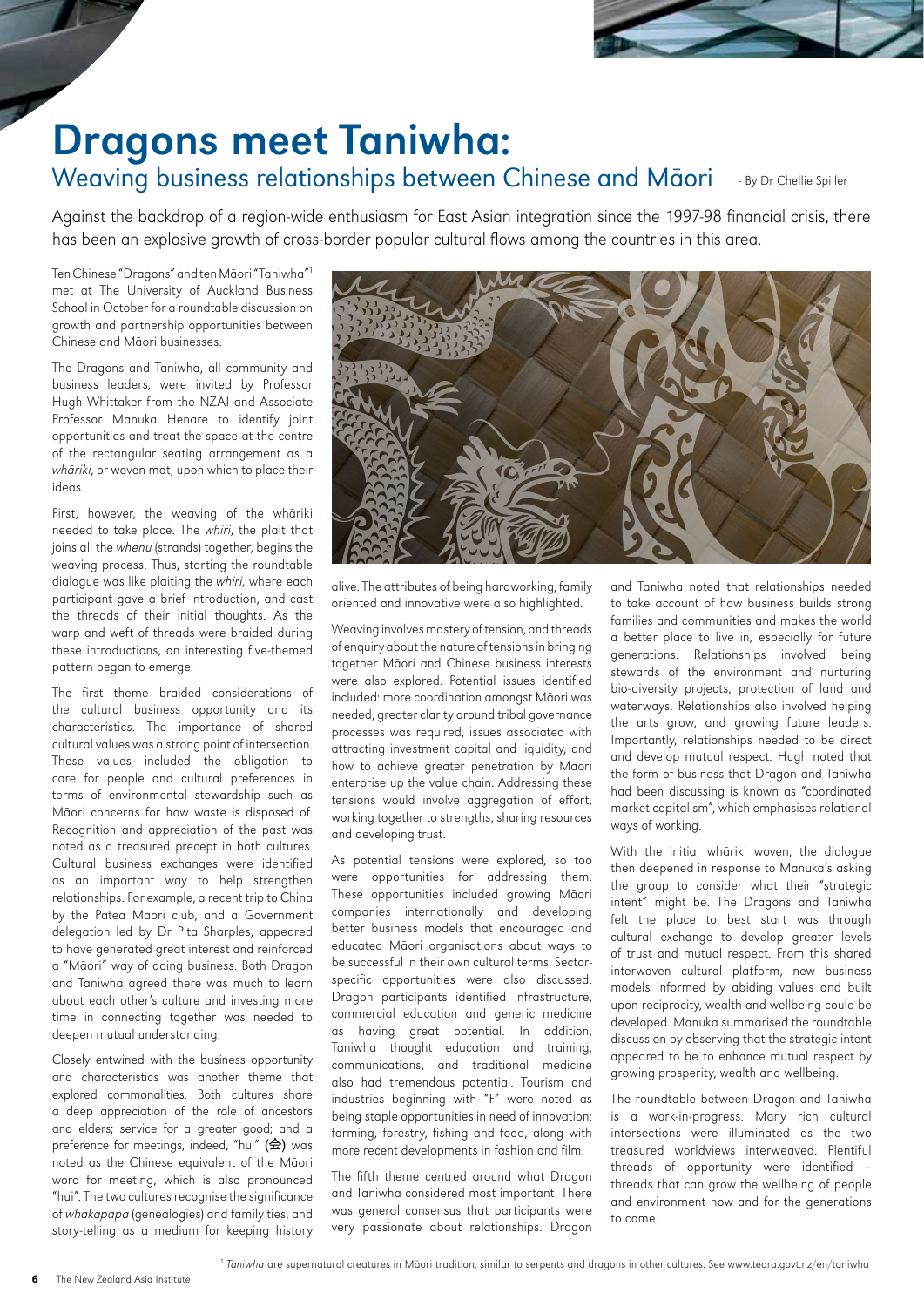### Recent publications by NZAI staff

#### *Hard Interests, Soft Illusions: Southeast Asia and American Power*

By Natasha Hamilton-Hart, Director, Southeast Asian Studies Centre, NZAI

#### Cornell University Press, 2012



Hard Interests, Soft Illusions explores the belief held by foreign policy elites in much of Southeast Asia – Indonesia, Malaysia, the Philippines, Thailand, Singapore, and Vietnam – that the United States is a relatively benign power.

Dr Hamilton-Hart argues that this belief is an important factor underpinning US preeminence in the region, because beliefs inform specific foreign policy decisions and form the basis for broad orientations of alignment, opposition, or nonalignment. Such foundational beliefs, however, do not simply reflect objective facts and reasoning processes. The author argues that they are driven by both interests – in this case the political and economic interests of ruling groups in Southeast Asia – and illusions.

She shows how the information landscape and standards of professional expertise within the foreign policy communities of Southeast Asia shape beliefs about the US. These opinions frequently rest on deeply biased understandings of national history that dominate perceptions of the past and underlie strategic assessments of the present and future. Members of the foreign policy community tend to rely intuitively on received wisdom and rarely explicitly test such wisdom according to social scientific norms. This does not mean, she emphasises, that the beliefs are insincere or merely instrumental rationalisations. Rather, cognitive and affective biases in the ways humans access and use information mean that interests influence beliefs; how they do so depends on available information, the social organisation and practices of a professional sphere, and prevailing standards for generating knowledge.

#### *Brunei: Traditions of Monarchic Culture and History: R H Hickling's Memorandum upon the Brunei Constitutional History and Practice*

Introduced and annotated by Nicholas Tarling, Fellow, NZAI and B A Hussainmiya

Brunei Press Sdn Bhd, 2011



R H Hickling, a constitutional lawyer, was asked to report on Brunei's traditional constitutional practices in 1954. The Sultanate was then under British protection, while its neighbours, Sarawak and North Borneo (Sabah) had been turned into colonies in 1946. The future had to be considered not only in the light of Britain's experiences – including its role on the Malay Peninsula since World War Two and its occupation of a major base at Singapore – but also in the light of Brunei's long history. It was, Hickling concluded, "a Malay State with a living constitution bound upon a strong sense of history".

The report is of interest to Bruneians, now ruled by an independent Malay Islamic Monarchy. It is also of interest to historians of the Sultanate, being in some sense a successor to the report made by Stewart McArthur in 1904, which played a major part in ensuring the survival of Brunei in the so-called phase of high imperialism. The editors have reproduced it, adding an historical introduction, explanatory

notes, and illustrations. The work forms the first of a series of Brunei Historical Documents that the Yayasan Sultan Haji Hassanal Bolkiah plans to publish.

Dr B A Hussainmiya, who teaches at University of Brunei Darussalam, published a major work, Sultan Omar Ali Saifuddin III and Britain, with Oxford University Press in 1995. Professor Tarling's book Britain, the Brookes and Brunei, was also published by OUP, back in 1971.

#### *Britain and the Neutralisation of Laos*

By Nicholas Tarling, Fellow, NZAI

NUS Press, Singapore, 2011

#### **Britain and the Neutralisation** of Laos



This study focuses on the Geneva conference on Laos of 1961-62, which Britain played a role in bringing about and bringing to a conclusion. It throws light on Britain's policy in Southeast Asia, in what in some sense may be seen as the last of the decades in which its influence was crucial. It is the first book to make full use of the British archives on the conference.

The book also bears on the history of Laos, of Vietnam, and of Southeast Asia more generally. It will interest those working in the various fields on which it touches, such as Modern Southeast Asian history, the history of Laos, the Vietnam War, the Cold War and international relations.